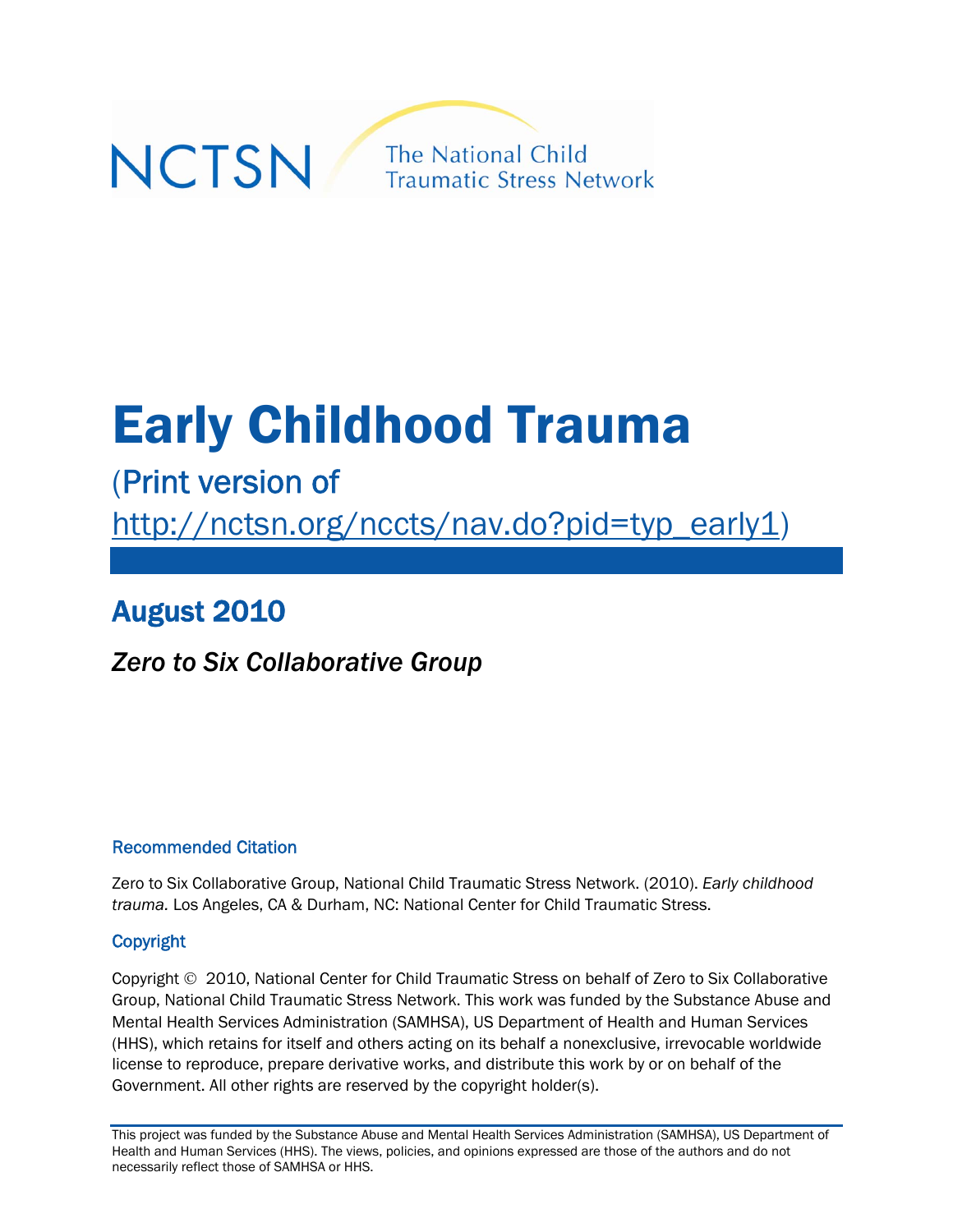# **Overview**

Early childhood trauma generally refers to the traumatic experiences that occur to children aged 0–6. Because infants' and young children's reactions may be different from older children's, and because they may not be able to verbalize their reactions to threatening or dangerous events, many people assume that young age protects children from the impact of traumatic experiences. When young children experience or witness a traumatic event, sometimes adults say, "They're too young to understand, so it's probably better if we don't talk to them about it." However, young children are affected by traumatic events, even though they may not understand what happened.

A growing body of research has established that young children—even infants―may be affected by

events that threaten their safety or the safety of their parents/caregivers, and their symptoms have been well documented. These traumas can be the result of intentional violence―such as child physical or sexual abuse, or domestic violence―or the result of natural disaster, accidents, or war. Young children also may experience traumatic stress in response to painful medical procedures or the sudden loss of a parent/caregiver.

Sometimes adults say, "They're too young to understand." However, young children are affected by traumatic events, even though they may not understand what happened.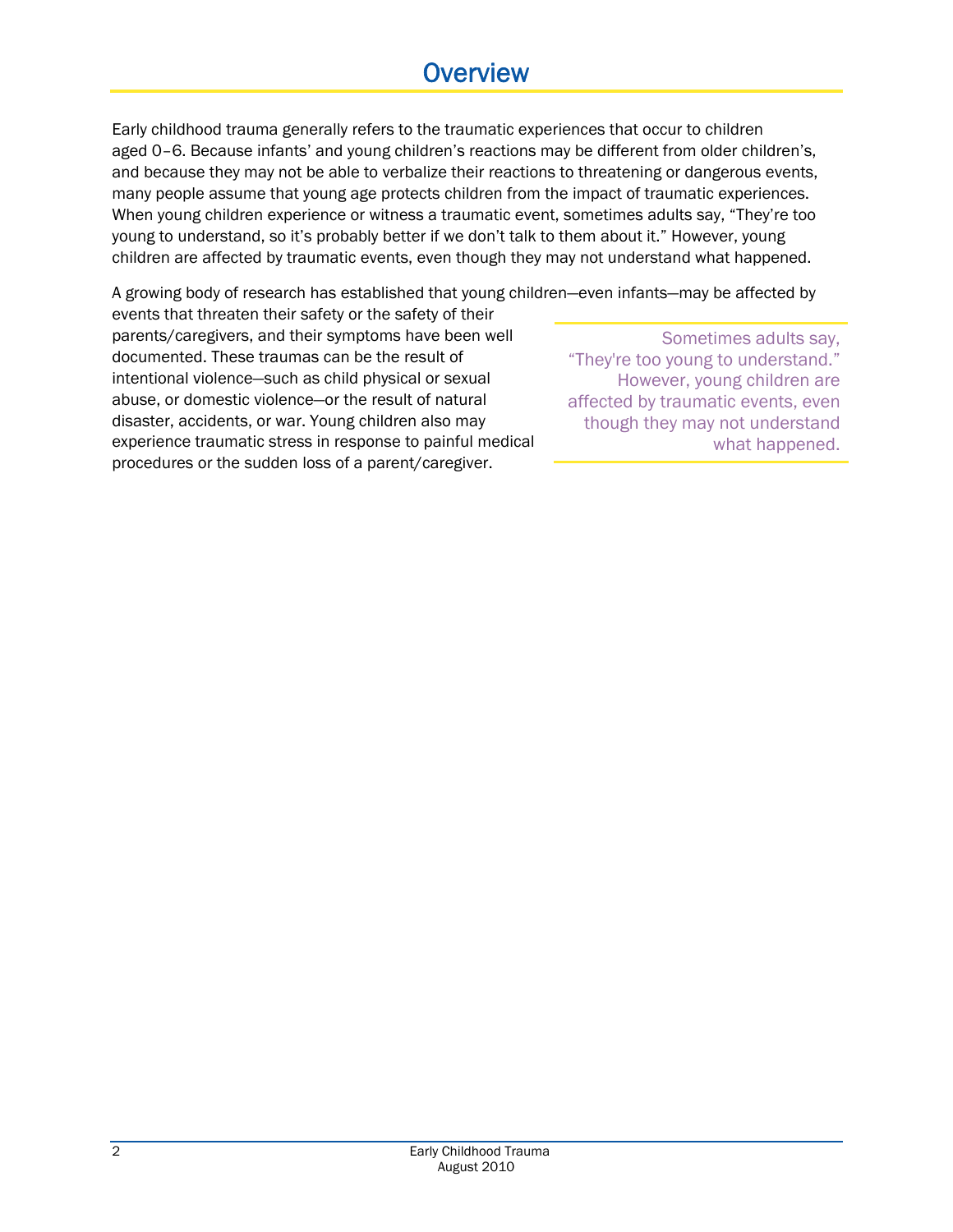# How Is Early Childhood Trauma Unique?

Traumatic events have a profound sensory impact on young children. Their sense of safety may be shattered by frightening visual stimuli, loud noises, violent movements, and other sensations associated with an unpredictable frightening event. The frightening images tend to recur in the form of nightmares, new fears, and actions or play that reenact the event. Lacking an accurate understanding of the relationship between cause and effect, young children believe that their thoughts, wishes, and fears have the power to become real and can make things happen. Young children are less able to anticipate danger or to know how to keep themselves safe, and so are

Children may blame themselves or their parents for not preventing a frightening event or for not being able to change its outcome.

particularly vulnerable to the effects of exposure to trauma. A 2-year-old who witnesses a traumatic event like his mother being battered may interpret it quite differently from the way a 5-year-old or an 11-year-old would. Children may blame themselves or their parents for not preventing a frightening event or for not being able to change its outcome. These misconceptions of reality compound the negative impact of

traumatic effects on children's development.

As with older children, young children experience both behavioral and physiological symptoms associated with trauma. Unlike older children, young children cannot express in words whether they feel afraid, overwhelmed, or helpless. However, their behaviors provide us with important clues about how they are affected.

Young children who experience trauma are at particular risk because their rapidly developing brains are very vulnerable. Early childhood trauma has been associated with reduced size of the brain cortex. This area is responsible for many complex functions including memory, attention, perceptual awareness, thinking, language, and consciousness. These changes may affect IQ and the ability to regulate emotions, and the child may become more fearful and may not feel as safe or as protected.

Young children depend exclusively on parents/caregivers for survival and protection―both physical and emotional. When trauma also impacts the parent/caregiver, the relationship between that person and the child may be strongly affected. Without the support of a trusted parent/caregiver to

help them regulate their strong emotions, children may experience overwhelming stress, with little ability to effectively communicate what they feel or need. They often develop symptoms that parents/caregivers don't understand and may display uncharacteristic behaviors that adults may not know how to appropriately respond to.

#### Read More About It

For more on the impact of trauma on brain development, see *Excessive Stress Disrupts the Architecture of the Developing Brain*, a working paper from the National Scientific Council on the Developing Child, available at [http://developingchild.harvard.edu/library/rep](http://developingchild.harvard.edu/library/reports_and_working_papers/wp3/) [orts\\_and\\_working\\_papers/wp3/](http://developingchild.harvard.edu/library/reports_and_working_papers/wp3/)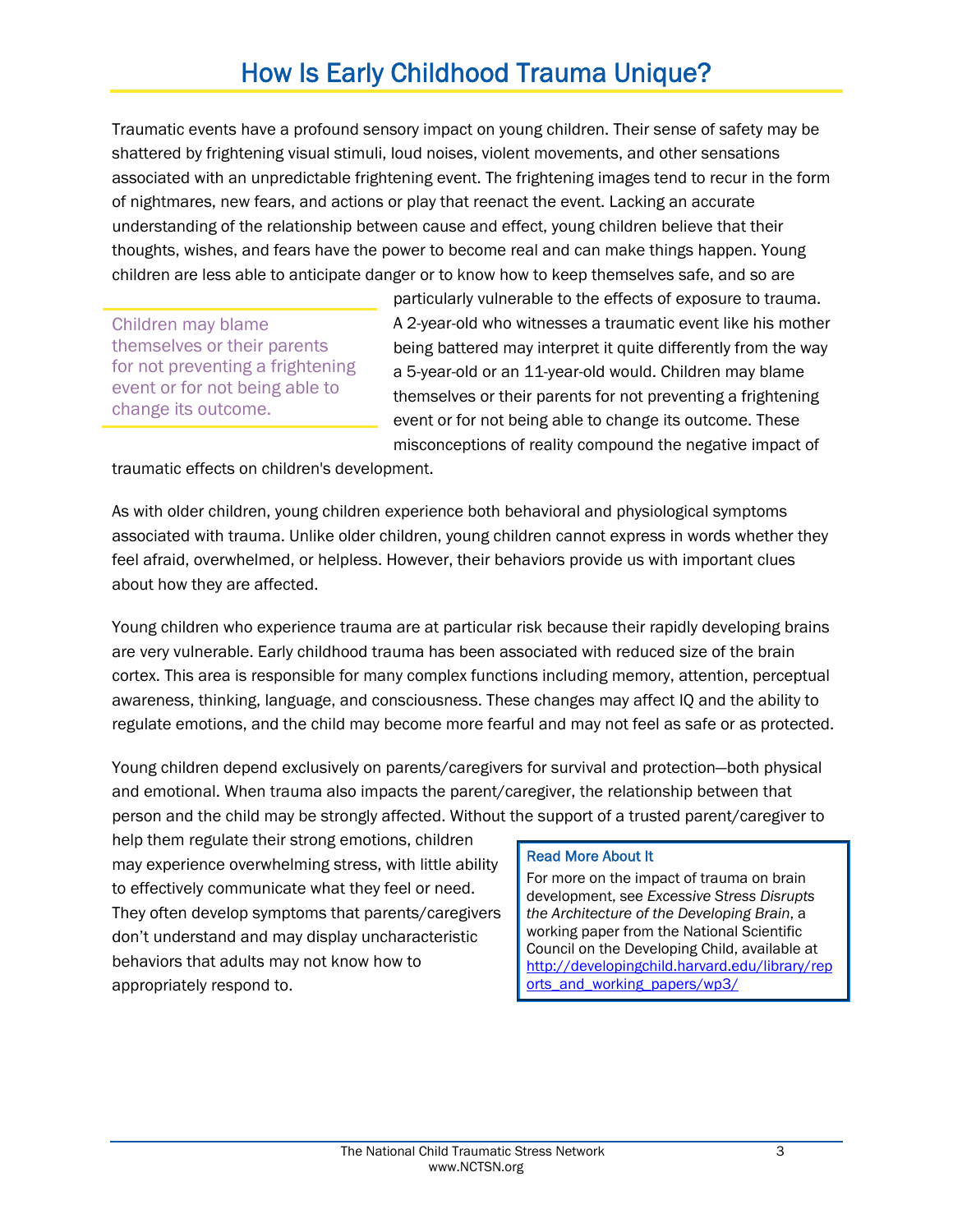# Scope of the Problem

Young children are exposed to traumatic stressors at rates similar to those of older children. In one study of children aged 2–5, more than half (52.5%) had experienced a severe stressor in their lifetime.<sup>1</sup>

The most common traumatic stressors for young children include: accidents, physical trauma, abuse, neglect, and exposure to domestic and community violence.

#### Child Accidents and Physical Trauma

- Children aged five and under are hospitalized or die from drowning, burns, falls, choking, and poisoning more frequently than do children in any other age group.2
- **One in three children under the age of six has injuries severe enough to warrant medical** attention.3

#### Child Abuse and Neglect

- **P** Young children have the highest rate of abuse and neglect, and are more likely to die because of their injuries.
- **•** Children younger than three years of age constituted 31.9 percent of all maltreatment victims reported to authorities in 2007.4
- Infants are the fastest growing category of children entering foster care in the United States.<sup>5</sup>
- **Infants removed from their homes and placed in foster care are more likely than are older** children to experience further maltreatment and to be in out-of-home care longer.6

#### Child Exposure to Domestic or Community Violence

- In a survey of parents in three SAMHSA-funded community mental health partnerships, 23 percent of parents reported that their children had seen or heard a family member bring threatened with physical harm.7
- **Nearly two-thirds of young children attending a Head Start program had either witnessed or** been victimized by community violence, according to parent reports.<sup>8</sup>
- In a survey of parents of children aged six and under in an outpatient pediatric setting, it was found that one in ten children had witnessed a knifing or shooting; half the reported violence occurred in the home.9

### Data from National Child Traumatic Stress Network (NCTSN) Sites

In 2002 the NCTSN Complex Trauma Task Force conducted a clinician survey on trauma exposure for children who were receiving assessment and/or intervention services. Among the findings ―published in a white paper, *Complex Trauma in Children and Adolescents*―was that 78 percent of children had experienced more than one trauma type and that the initial exposure on average occurred at age five.10 Additional data from more than 10,000 cases of children receiving traumafocused services from sites in the NCTSN reveal that in this cohort, one-fifth of children are aged zero to six. The traumas these children most often received services for were exposure to domestic violence, sexual abuse, neglect, and traumatic loss/bereavement.11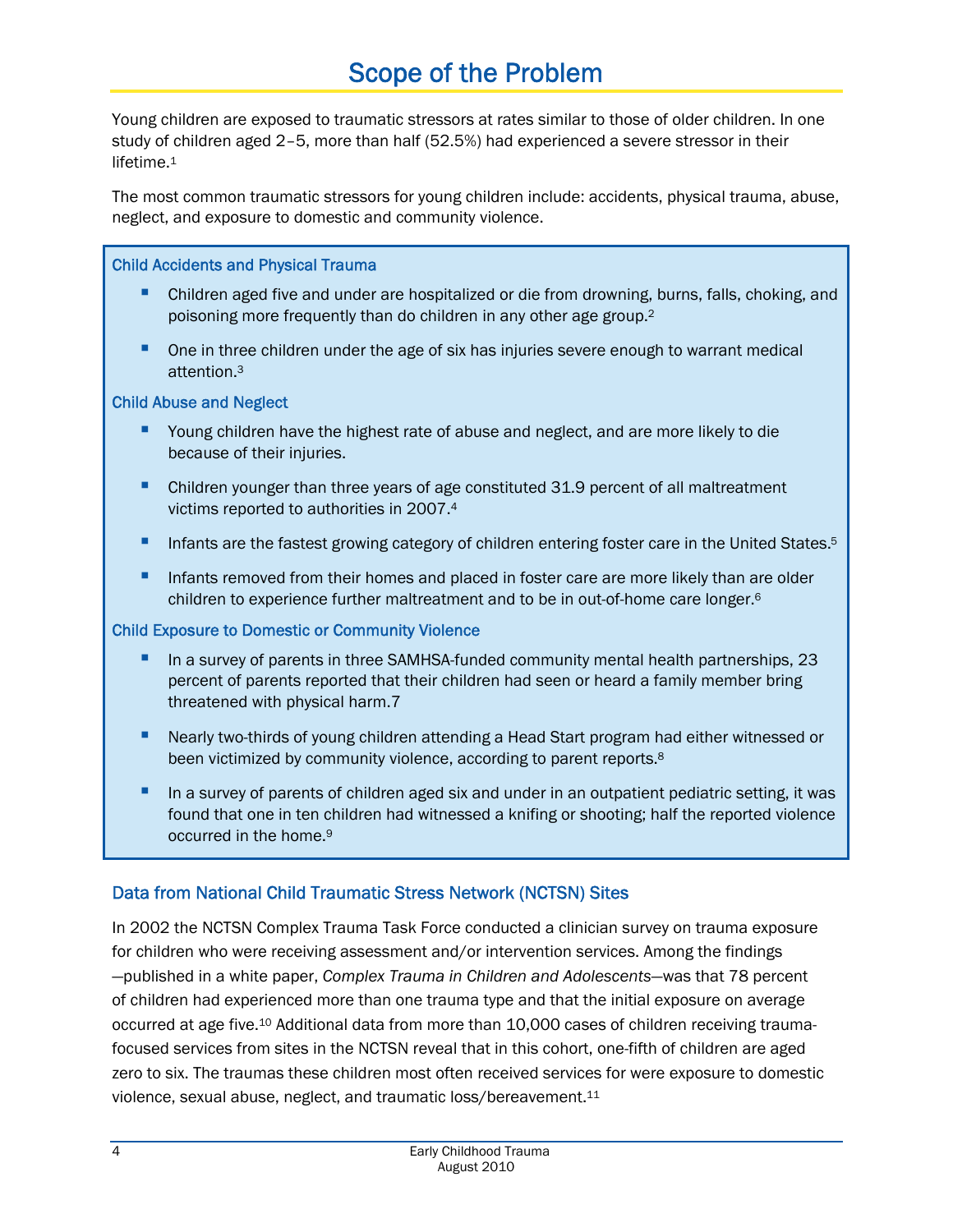# Symptoms and Behaviors Associated with Exposure to Trauma

Children suffering from traumatic stress symptoms generally have difficulty regulating their behaviors and emotions. They may be clingy and fearful of new situations, easily frightened, difficult to console, and/or aggressive and impulsive. They may also have difficulty sleeping, lose recently acquired developmental skills, and show regression in functioning and behavior.

| Possible Reactions of Children Aged Zero to Six Exposed to Traumatic Stress |                   |                   |
|-----------------------------------------------------------------------------|-------------------|-------------------|
| <b>Behavior Type</b>                                                        | Children aged 0-2 | Children aged 3-6 |
| <b>Cognitive</b>                                                            |                   |                   |
| Demonstrate poor verbal skills                                              | $\checkmark$      |                   |
| Exhibit memory problems                                                     | ✓                 |                   |
| Have difficulties focusing or<br>learning in school                         |                   | ✓                 |
| Develop learning disabilities                                               |                   | $\checkmark$      |
| Show poor skill development                                                 |                   | ✓                 |
| <b>Behavioral</b>                                                           |                   |                   |
| Display excessive temper                                                    | ✓                 | $\checkmark$      |
| Demand attention through both<br>positive and negative<br>behaviors         | ✓                 | ✓                 |
| Exhibit regressive behaviors                                                | $\checkmark$      | $\checkmark$      |
| Exhibit aggressive behaviors                                                | ✓                 | ✓                 |
| Act out in social situations                                                |                   | ✓                 |
| Imitate the abusive/traumatic<br>event                                      |                   | ✓                 |
| Are verbally abusive                                                        |                   | ✓                 |
| Scream or cry excessively                                                   | $\checkmark$      |                   |
| Startle easily                                                              | ✓                 | ✓                 |
| Are unable to trust others or<br>make friends                               |                   | ✓                 |
| Believe they are to blame for the<br>traumatic experience                   |                   | ✓                 |
| Fear adults who remind them of<br>the traumatic event                       | ✓                 | ✓                 |
| Fear being separated from<br>parent/caregiver                               | $\checkmark$      | $\checkmark$      |
| Are anxious and fearful and<br>avoidant                                     |                   | ✓                 |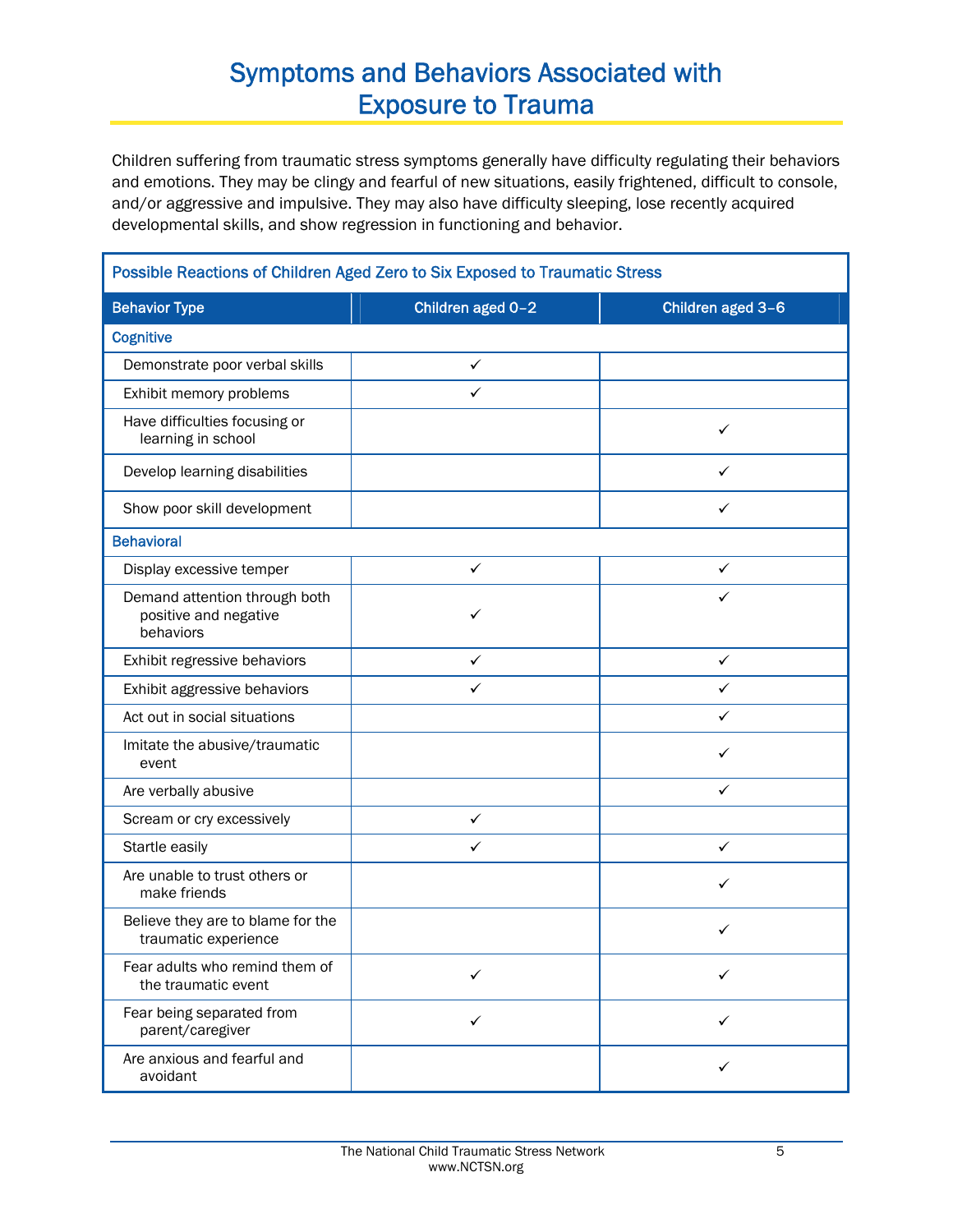| Possible Reactions of Children Aged Zero to Six Exposed to Traumatic Stress                |                   |                   |  |  |
|--------------------------------------------------------------------------------------------|-------------------|-------------------|--|--|
| <b>Behavior Type</b>                                                                       | Children aged 0-2 | Children aged 3-6 |  |  |
| Show irritability, sadness, and<br>anxiety                                                 | ✓                 | ✓                 |  |  |
| Act withdrawn                                                                              | ✓                 | ✓                 |  |  |
| Lack self-confidence                                                                       |                   | ✓                 |  |  |
| Physiological                                                                              |                   |                   |  |  |
| Have a poor appetite, low weight,<br>and/or digestive problems                             | ✓                 |                   |  |  |
| Experience stomachaches and<br>headaches                                                   |                   | ✓                 |  |  |
| Have poor sleep habits                                                                     | $\checkmark$      | ✓                 |  |  |
| Experience nightmares or sleep<br>difficulties                                             | ✓                 | ✓                 |  |  |
| Wet the bed or self after being<br>toilet trained or exhibit other<br>regressive behaviors |                   | ✓                 |  |  |
| Physiological                                                                              |                   |                   |  |  |
| Have a poor appetite, low weight,<br>and/or digestive problems                             | ✓                 |                   |  |  |
| Experience stomachaches and<br>headaches                                                   |                   | ✓                 |  |  |
| Have poor sleep habits                                                                     | ✓                 | ✓                 |  |  |
| Experience nightmares or sleep<br>difficulties                                             | ✓                 | ✓                 |  |  |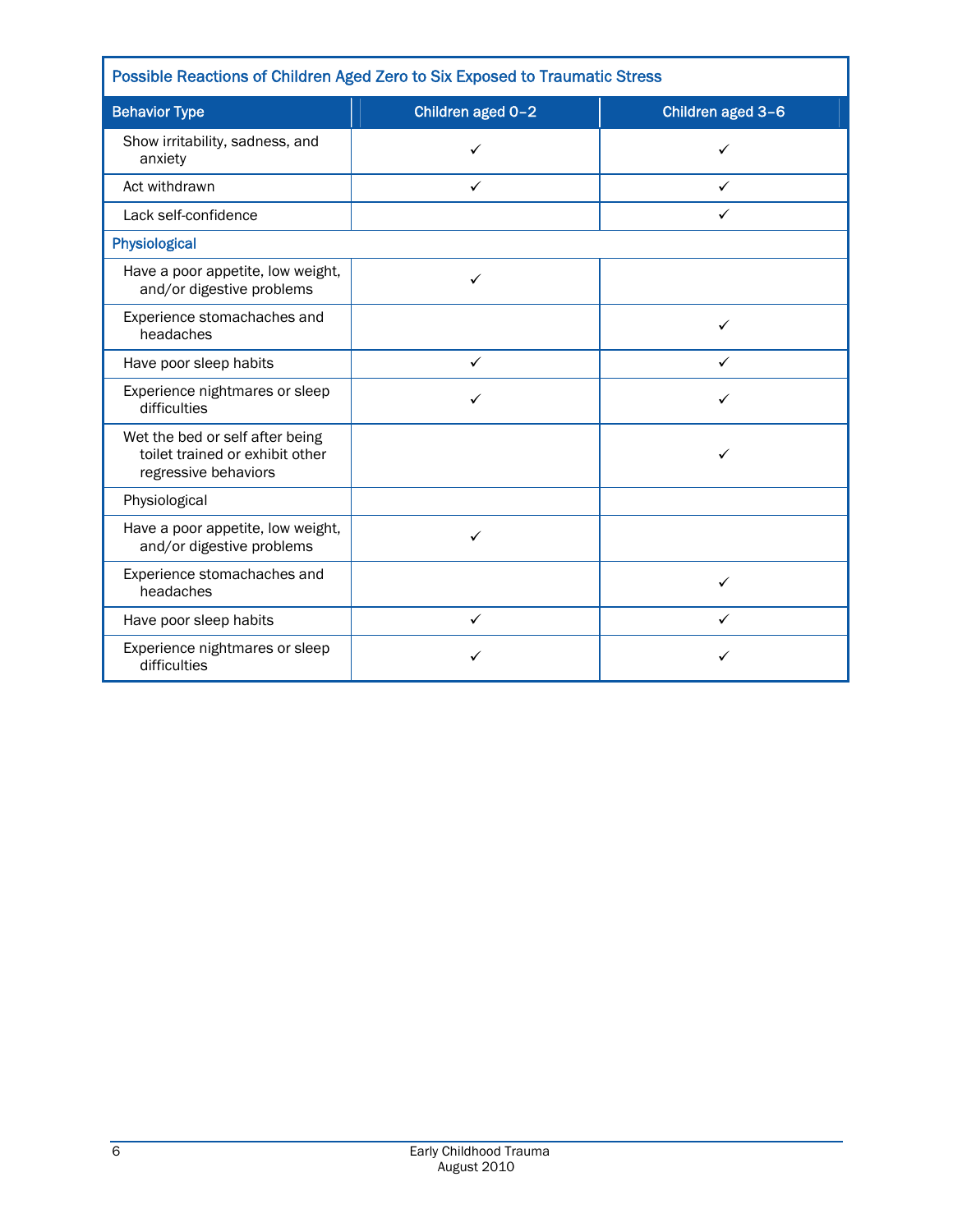# Protective Factors: Enhancing Resilience in Young Children and Families

The effects of traumatic experiences on young children are sobering, but not all children are affected in the same way, or to the same degree. Children and families possess competencies, psychological resources, and resilience—often even in the face of significant trauma—that can protect them against long-term harm.

### How Communities Can Help

 Communities can do much to mobilize on behalf of children, and the larger society can make it a priority to make sure basic services are provided to children to help keep them safe. Additional information on enhancing children's resilience through community intervention is available in

*Building Community Resilience for Children and Families*, a guidebook developed by the Terrorism and Disaster Center of in the Department of Psychiatry and Behavioral Sciences at the University of Oklahoma Health Sciences Center and the National Child Traumatic Stress Network.12

Children and families possess psychological resources and resilience that can protect them against long-term harm.

### How Parents/Caregivers Can Help

Research on resilience in children demonstrates that an essential protective factor for children is the reliable presence of a positive, caring, and protective parent/caregiver, who can help shield their children against adverse experiences. They can be a consistent resource for their children, encouraging them to talk about the experiences. And they can provide reassurance to their children that the adults in their life are working to keep them safe. 13

### Read More About It

For more on building resilience at the family and community level, visit the Child Welfare Information Gateway's Web page on enhancing protective factors, at <http://www.childwelfare.gov/preventing/promoting/protectfactors/>.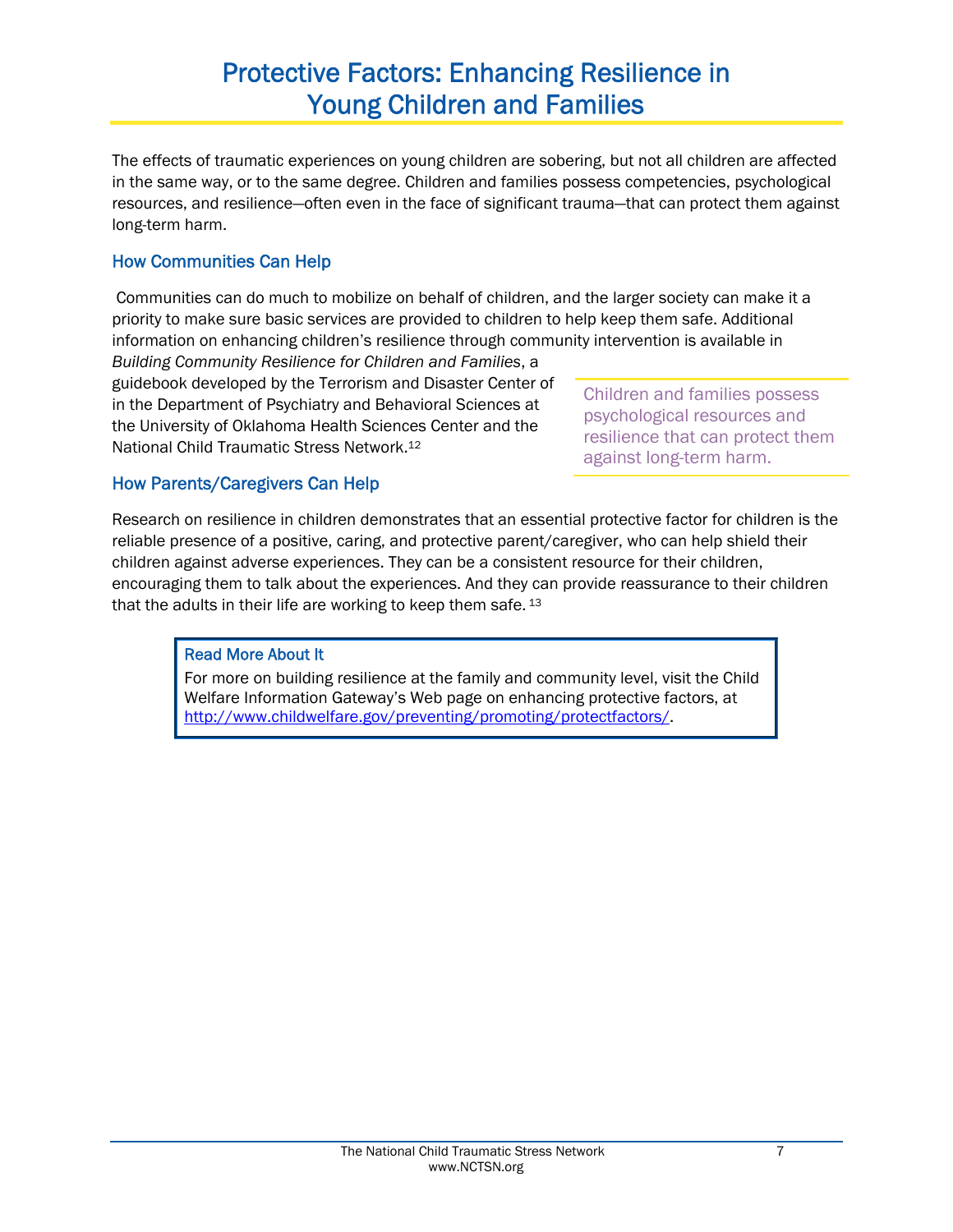# Identifying and Providing Services to Young Children Who Have Been Exposed to Trauma: For Professionals

Due to the particular developmental risks associated with young children's traumatic experiences, it is essential that vulnerable children be identified as early as possible after the trauma. Many community resources―including health systems, Early Intervention programs, child welfare agencies, Head Start, child care programs, and early education systems―play an important role in identifying children, and in linking them and their families with services.

Some of these systems now try to address possible traumatic experiences by including questions about specific traumas into their intake and/or assessment protocols. For example, both Head Start and Early Intervention intake protocols include questions about domestic violence in families. Other protocols may include targeted questions about accidents, loss of family members, and/or significant medical history.

### For Mental Health Professionals

#### Behavioral Health Assessment

Assessment of trauma in young children must focus on the presenting problem in the context of the child's overall development. This information can be gathered though interviews with the parents/significant caregivers in the child's life, observation of the parent/caregiver-child interaction, and standardized assessment tools. Clinical assessment should include review of the specifics of the traumatic experience(s) including:

- Reactions of the child and parents/caregivers
- **Changes in the child's behavior**
- **Resources in the environment to stabilize the child and family**
- **•** Quality of the child's primary attachment relationships
- **Ability of parents/caregivers to facilitate the child's healthy socioemotional, psychological,** and cognitive development

#### *Instruments for Assessing Traumatic Stress in Young Children*

Below is a list of some of the standardized instruments used within the NCTSN to assess traumatic stress in young children.

- Child Behavior Checklist (CBCL)<sup>14</sup>—aged 1<sup>1</sup>/2-5
- **Posttraumatic Stress Disorder Semi-Structured Interview and Observation Record**<sup>15</sup> aged 0–4 years of age
- Posttraumatic Symptom Inventory for Children (PT-SIC) <sup>16</sup>—aged 4-8 years
- **Preschool Age Psychiatric Assessment (PAPA) <sup>17</sup>-aged 2-5**
- **PTSD Symptoms in Preschool Aged Children (PTSD-PAC) 18—aged 3-518**
- Traumatic Events Screening Inventory-Parent Report Revised (TESI-PRR) <sup>19</sup>—aged 0-6
- Trauma Symptom Checklist for Young Children (TSCYC)<sup>20</sup>—aged 3-12
- Violence Exposure Scale for Children-Preschool Version (VEX-PV) 8—aged 4-10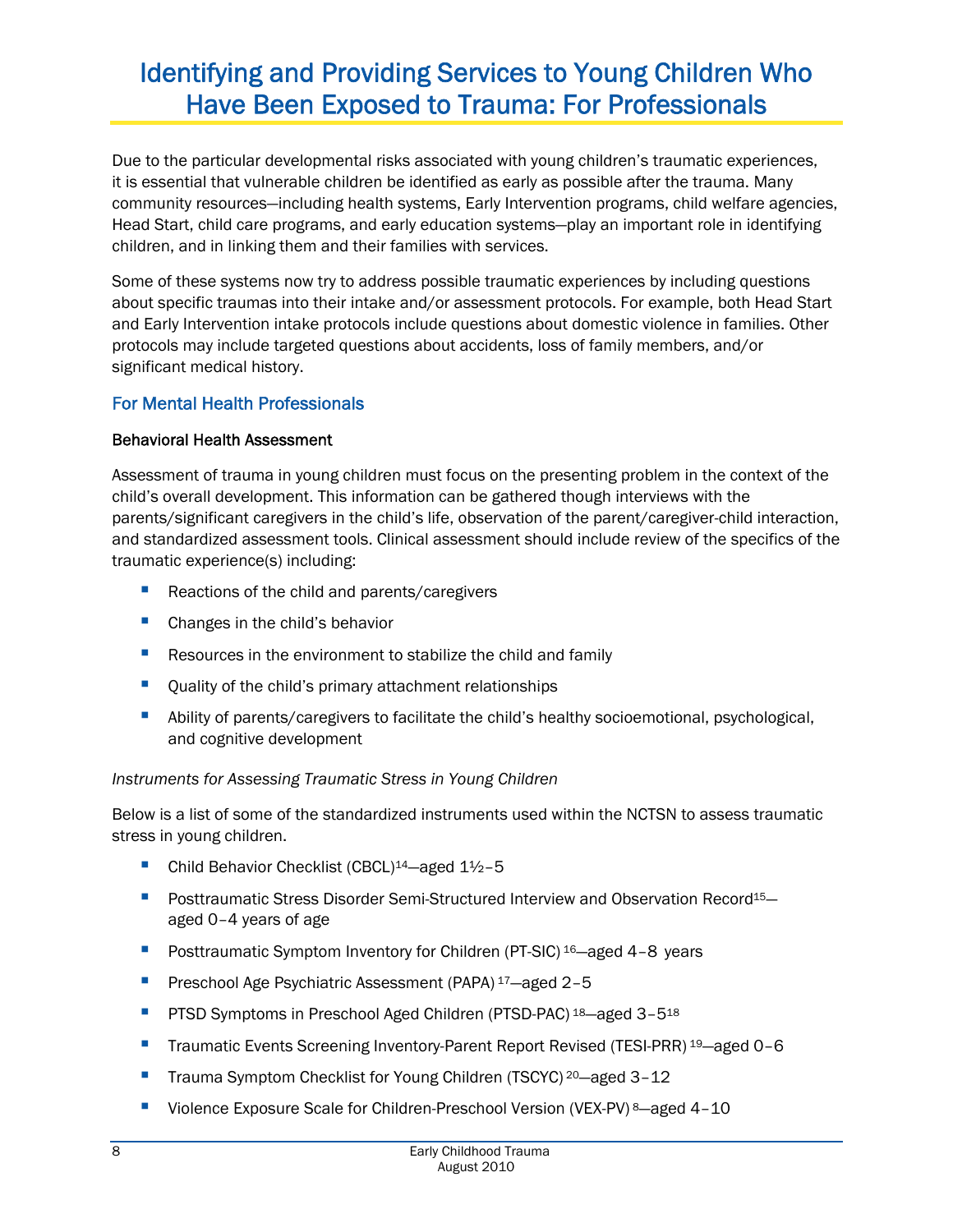■ Violence Exposure Scale for Children-Revised Parent Report (VEX-RPR) 8–for parents of preschool-aged children aged 4–108

*Instruments for Assessing Parenting Stress and Strengths* 

- Life Stressor Checklist-Revised (LSC-R) 21
- **Parenting Stress Index (PSI)** 22
- Davidson Trauma Scale (DTS)<sup>23</sup>

When conducting an assessment of a young child, it is also important to assess developmental delays (e.g., gross/fine motor, speech/language, sensory processing), which may indicate that the child could benefit from evaluation and/or services from another professional (e.g., occupational therapist, speech/language therapist, physical therapist). And it is often helpful to consult and/or to work collaboratively with these professionals to conduct a multidisciplinary evaluation.

#### For Medical Professionals

#### Screening/Assessment in Health Settings

Most young children are seen at regular intervals by providers in the pediatric health care system, enabling repeated opportunities for identifying early childhood trauma.

Medical providers can also play an important role in diminishing risks and in maximizing protective factors associated with young children's exposure to trauma. They can supply information to prevent accidents and can incorporate questions about stressful and traumatic experiences into their interviews with families.

# Resources for Identifying Traumatic Stressors in Young Children Online resources The Child Trauma Academy [\(http://www.childtrauma.org\)](http://www.childtrauma.org/) Articles for professionals [\(http://www.childtrauma.org/index.php/articles/articles-for-professionals\)](http://www.childtrauma.org/index.php/articles/articles-for-professionals) The Health Care Toolbox [\(http://www.healthcaretoolbox.org/index.php](http://www.healthcaretoolbox.org/index.php)) Center for Pediatric Traumatic Stress at The Children's Hospital of Philadelphia Centers for Disease Control and Prevention ([http://www.cdc.gov](http://www.cdc.gov/)) *Injury—A Risk at Any Stage of Life* ([http://www.cdc.gov/ncipc/fact\\_book/Injury%E2%80%94A%20Risk%20at%20Any%20Stage%20of%20Life-](http://www.cdc.gov/ncipc/fact_book/Injury%E2%80%94A%20Risk%20at%20Any%20Stage%20of%20Life-2006.pdf)[2006.pdf\)](http://www.cdc.gov/ncipc/fact_book/Injury%E2%80%94A%20Risk%20at%20Any%20Stage%20of%20Life-2006.pdf) Journal Articles Cohen, J. A., Kelleher, K. J., & Mannarino, A. P. (2008). Identifying, treating, and referring traumatized children: The role of pediatric providers. *Archives of Pediatrics and Adolescent Medicine*, *162(5)*, 447–452. Dehon, C., & Scheeringa, M. S. (2006). Screening for preschool posttraumatic stress disorder with the Child Behavior Checklist. *Journal of Pediatric Psychology*, *31(4)*, 431–435. Groves, B. M., & Augustyn, M. (2009), Pediatric care. Moving From Evidence to Action: *The Safe Start Series on Children Exposed to Violence, Issue Brief #2*. North Bethesda, MD: Safe Start Center, Office of Juvenile Justice and Delinquency Prevention, Office of Justice Program, U.S. Department of Justice. Retrieved August

5, 2010 from [http://www.safestartcenter.org/pdf/IssueBrief2\\_PEDIATRIC.pdf](http://www.safestartcenter.org/pdf/IssueBrief2_PEDIATRIC.pdf)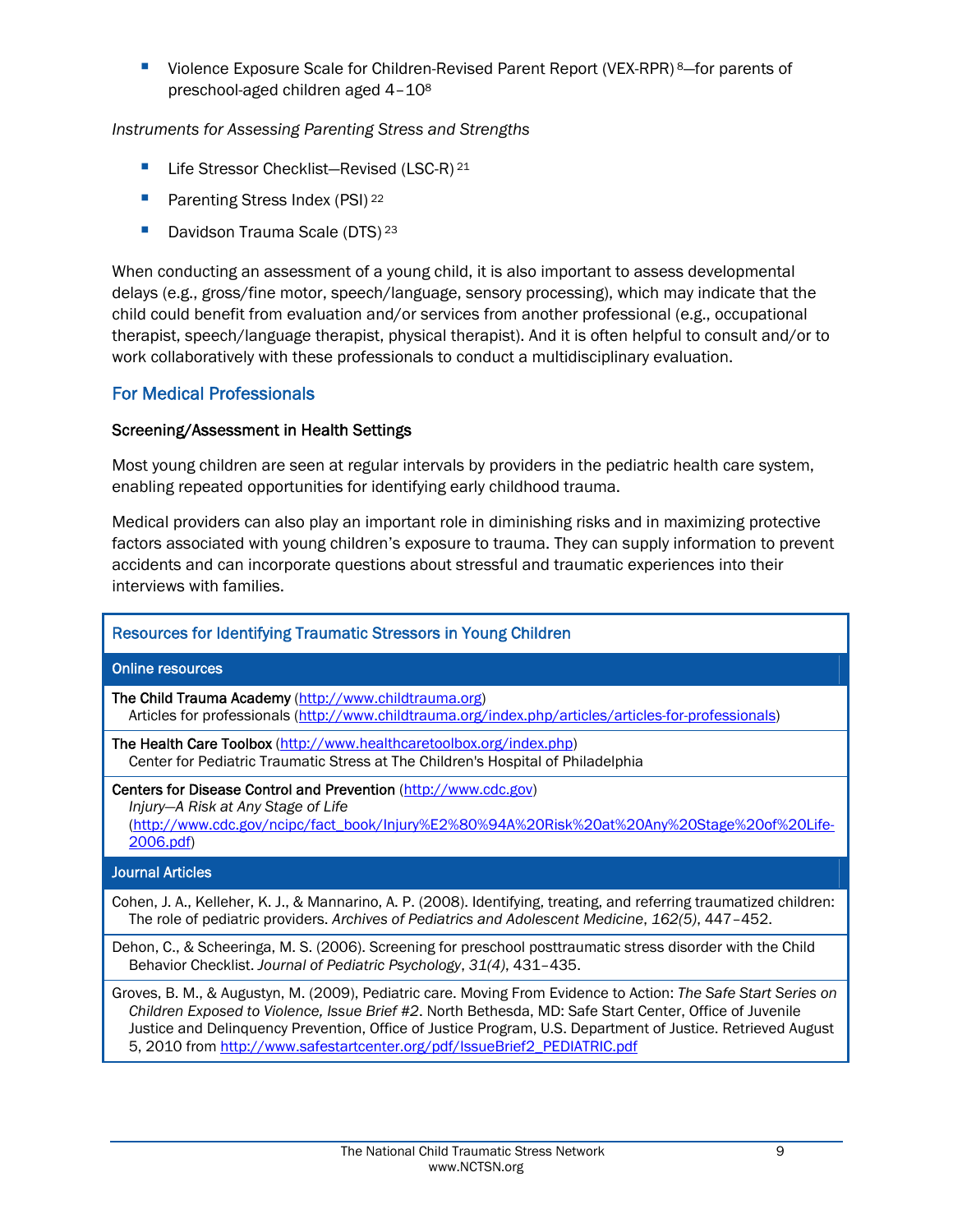### For Early Educators and Childcare Providers

Educators and childcare providers may inquire about children's safety; offer resources to reestablish safety for families; and, most importantly, support young children's learning through nurturing relationships, and through predictable expectations and routines in the classroom.

| <b>Resources for Early Educators and Childcare Providers</b>                                                                                                       |                                                                                                                                                                                                                                                                                                                                                                                               |  |
|--------------------------------------------------------------------------------------------------------------------------------------------------------------------|-----------------------------------------------------------------------------------------------------------------------------------------------------------------------------------------------------------------------------------------------------------------------------------------------------------------------------------------------------------------------------------------------|--|
| <b>Online resources</b>                                                                                                                                            |                                                                                                                                                                                                                                                                                                                                                                                               |  |
| Center on the Social and Emotional<br><b>Foundations for Early Learning</b><br>(http://csefel.vanderbilt.edu/about.html)                                           | Practical Strategies for Teachers/Caregivers<br>(http://csefel.vanderbilt.edu/resources/strategies.html)                                                                                                                                                                                                                                                                                      |  |
| <b>Head Start</b><br>(http://www.headstart.org/)                                                                                                                   | Head Start Bulletin #73: Child Mental Health<br>(http://eclkc.ohs.acf.hhs.gov/hslc/resources/ECLKC Boo<br>kstore/PDFs/A6E18B91317C94E72DD233C75C4DBD7D<br>.pdf)<br>Head Start Bulletin #80: Mental Health<br>(http://www.headstartresourcecenter.org/assets/file/Publ<br>ications/Bulletin-Mental%20Health%202009v3.pdf)                                                                      |  |
| <b>National Child Traumatic Stress Network</b><br>(http://www.nctsn.org)                                                                                           | Child Trauma Toolkit for Educators<br>(http://www.nctsnet.org/nctsn_assets/pdfs/Child_Traum<br>a Toolkit Final.pdf<br>Caja de Herramientas Para Educadores Para el Manejo de<br>Trauma Infantil<br>(http://www.nctsnet.org/nctsn_assets/pdfs/SP_Child_Tra<br>uma_Toolkit_111009_FINAL.pdf) )                                                                                                  |  |
| <b>Scholastic for Teachers</b><br>(http://www2.scholastic.com/)                                                                                                    | Library of articles by trauma expert Bruce D. Perry, MD, PhD<br>(http://teacher.scholastic.com/professional/bruceperry/in<br>dex.htm)<br>Greenspan, S. I. (2002). Meeting learning challenges:<br>Working with the child who has PTSD. Scholastic Early<br>Childhood Today.<br>Perry, B. D. (2006). Death and loss: Helping children manage<br>their grief. Scholastic Early Childhood Today. |  |
| <b>Print Resource</b>                                                                                                                                              |                                                                                                                                                                                                                                                                                                                                                                                               |  |
| Rice, K. F., & Groves, B. M. (2005). Hope and healing: A caregiver's guide to helping young children<br>affected by trauma. Washington, D.C.: Zero to Three Press. |                                                                                                                                                                                                                                                                                                                                                                                               |  |

#### For Family Court Judges and Staff

The more that family court judges know about child development and the effects of child trauma, the better equipped they are to make decisions regarding permanency planning for abused and neglected children, to improve the lives of children who have witnessed domestic violence, and to adjudicate custody and visitation cases.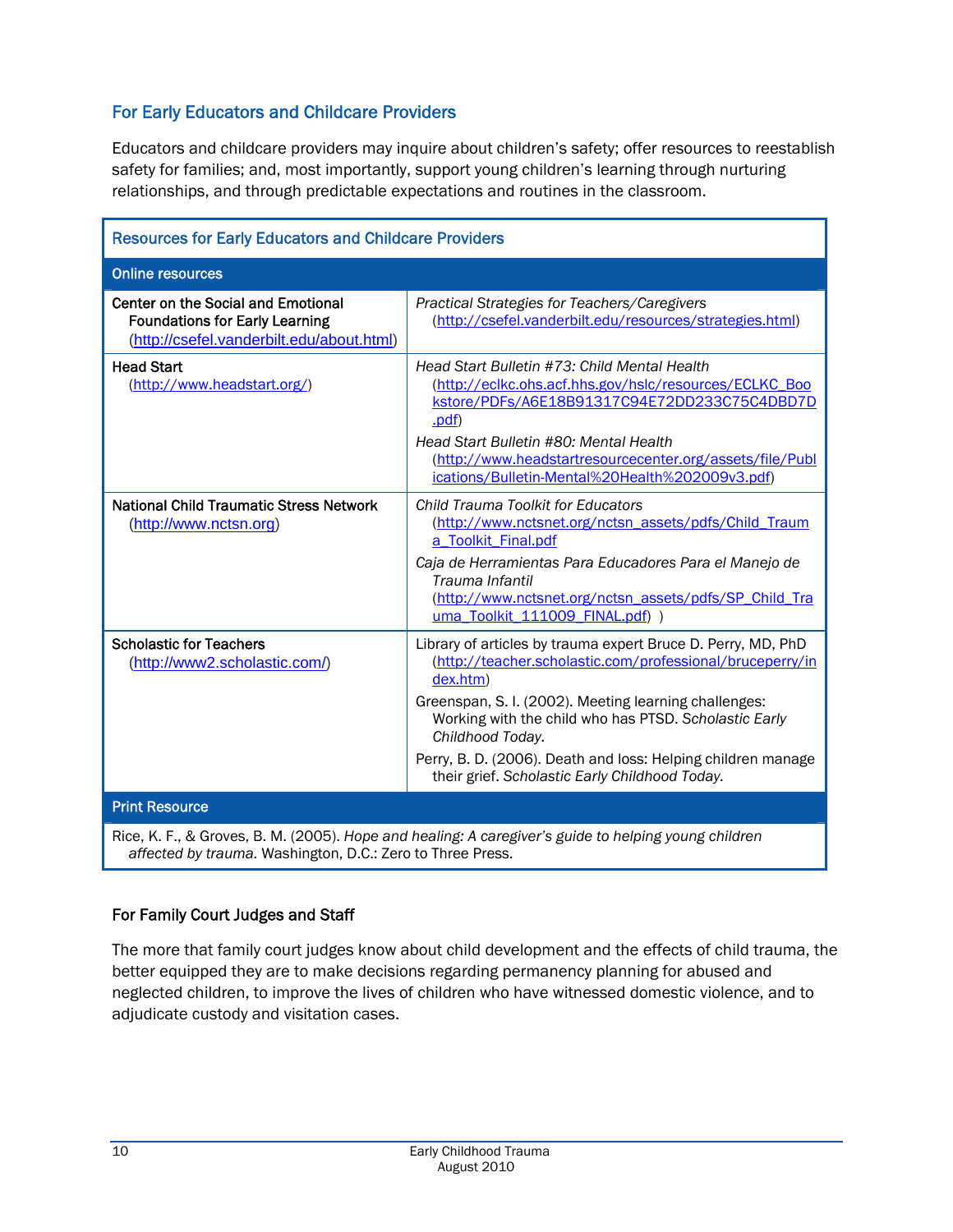| <b>Resources for Family Court Judges and Staff</b>                |                                                                                                                                                                                                                                                                                                                                                                                |  |
|-------------------------------------------------------------------|--------------------------------------------------------------------------------------------------------------------------------------------------------------------------------------------------------------------------------------------------------------------------------------------------------------------------------------------------------------------------------|--|
| <b>Online resources</b>                                           |                                                                                                                                                                                                                                                                                                                                                                                |  |
| National Child Traumatic Stress Network<br>(http://www.nctsn.org) | Helping Traumatized Children: Tips for Judges<br>(http://www.nctsnet.org/nctsn_assets/pdfs/JudgesFactSheet.<br>pdf)<br>NCTSN Service Systems Brief: Judges and Child Trauma: Findings<br>from the National Child Traumatic Stress Network/National<br>Council of Juvenile and Family Court Judges Focus Groups<br>(http://www.nctsnet.org/nctsn_assets/pdfs/judicialbrief.pdf) |  |
| Safe Start Center<br>(http://www.safestartcenter.org/)            | A Judicial Checklist For Children And Youth Exposed To Violence<br>(http://www.safestartcenter.org/pdf/childandyouth checklist.<br><u>pdf</u> ).                                                                                                                                                                                                                               |  |
| <b>Zero to Three</b><br>(http://www.zerotothree.org/)             | Helping Babies from the Bench: Using the Science of Early<br>Childhood Development in Court (DVD)<br>Order form available at http://www.zerotothree.org/about-<br>us/funded-projects/court-teams/dvd order form 2009.pdf                                                                                                                                                       |  |

#### For Faith-Based, Community, and Mentoring Organizations

Community and faith-based organizations have in-depth knowledge of the resources and challenges in their communities. They play a vital role in linking families to resources that help stabilize and support them in the aftermath of trauma events. Advocating for families and increasing access to care can help families begin their recovery process. NCTSN offers the following excellent resources for such organizations.

 *Psychological First Aid: Field Operations Guide, 2nd Edition* and *Psychological First Aid Field Operations Guide for Community/Religious Professionals*. Available from NCTSN at [http://www.nctsnet.org/nccts/nav.do?pid=typ\\_terr\\_resources\\_pfa](http://www.nctsnet.org/nccts/nav.do?pid=typ_terr_resources_pfa)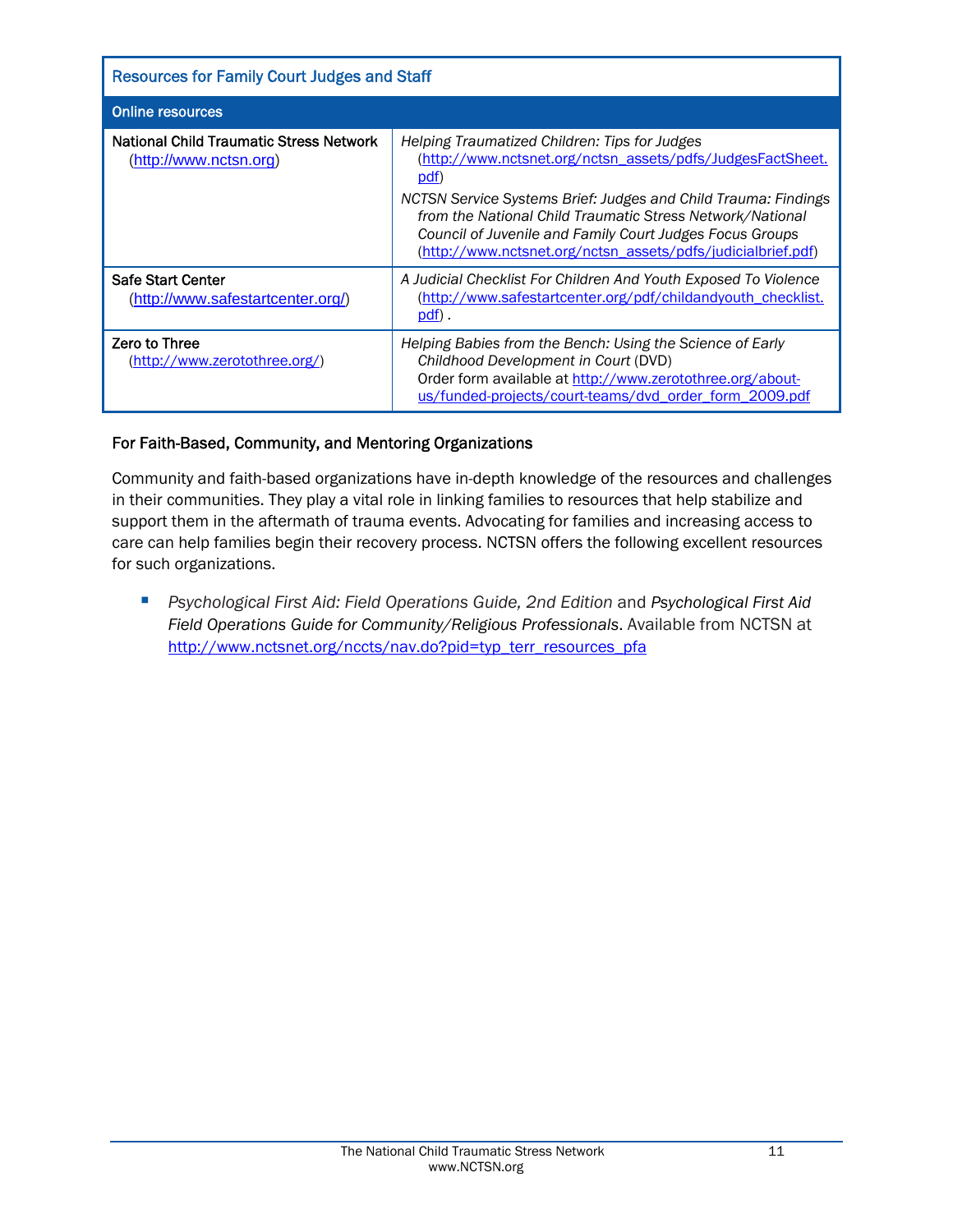# Helping Young Children Exposed to Trauma: For Families and Caregivers

When young children experience a traumatic stressor, their first response is usually to look for reassurance from the adults who care for them. The most important adults in a young child's life are his/her caregivers and relatives. These adults can help reestablish security and stability for children who have experienced trauma by:

- **Answering children's questions in language they can understand, so that they can develop an** understanding of the events and changes in their life
- Developing family safety plans
- **Engaging in age-appropriate activities that stimulate the** mind and body
- Finding ways to have fun and relax together
- **Helping children expand their "feelings" vocabulary**
- **Honoring family traditions that bring them close to the** people they love, e.g., storytelling, holiday celebrations, reunions, trips
- Looking for changes in behaviors
- Helping children to get back on track
- Setting and adhering to routines and schedules
- **Setting boundaries and limits with consistency and patience**
- Showing love and affection

Caregivers and relatives are the most important adults in children's lives. They can help reestablish security and stability for children who have experienced trauma.

| <b>Resources for Family and Caregivers</b>                                                                               |                                                                                                                                                                 |  |
|--------------------------------------------------------------------------------------------------------------------------|-----------------------------------------------------------------------------------------------------------------------------------------------------------------|--|
| <b>Online resources</b>                                                                                                  |                                                                                                                                                                 |  |
| After the Injury<br>(http://aftertheinjury.org/)                                                                         | Find Ways to Help Your Child Recover<br>(http://aftertheinjury.org/findWhat.html)                                                                               |  |
| Center on the Social and Emotional<br><b>Foundations for Early Learning</b><br>(http://csefel.vanderbilt.edu/about.html) | <b>Famly Tools</b><br>(http://csefel.vanderbilt.edu/resources/family.html)                                                                                      |  |
| <b>National Child Traumatic Stress Network</b><br>(http://www.nctsn.org)                                                 | After the Hurricane: Helping Young Children Heal<br>(http://www.nctsnet.org/nctsn_assets/pdfs/edu_material<br>s/Helping Young Children Heal.pdf)                |  |
|                                                                                                                          | Helping Young Children and Families Cope with Trauma<br>(http://www.nctsnet.org/nctsn_assets/pdfs/Helping_Youn<br>g Children and Families Cope with Trauma.pdf) |  |
| Scholastic.com<br>(http://www2.scholastic.com/browse/hom<br><u>e.isp</u> )                                               | Brodkin A. M. (2005). Talking with children about natural<br>disasters. Scholastic Early Childhood Today                                                        |  |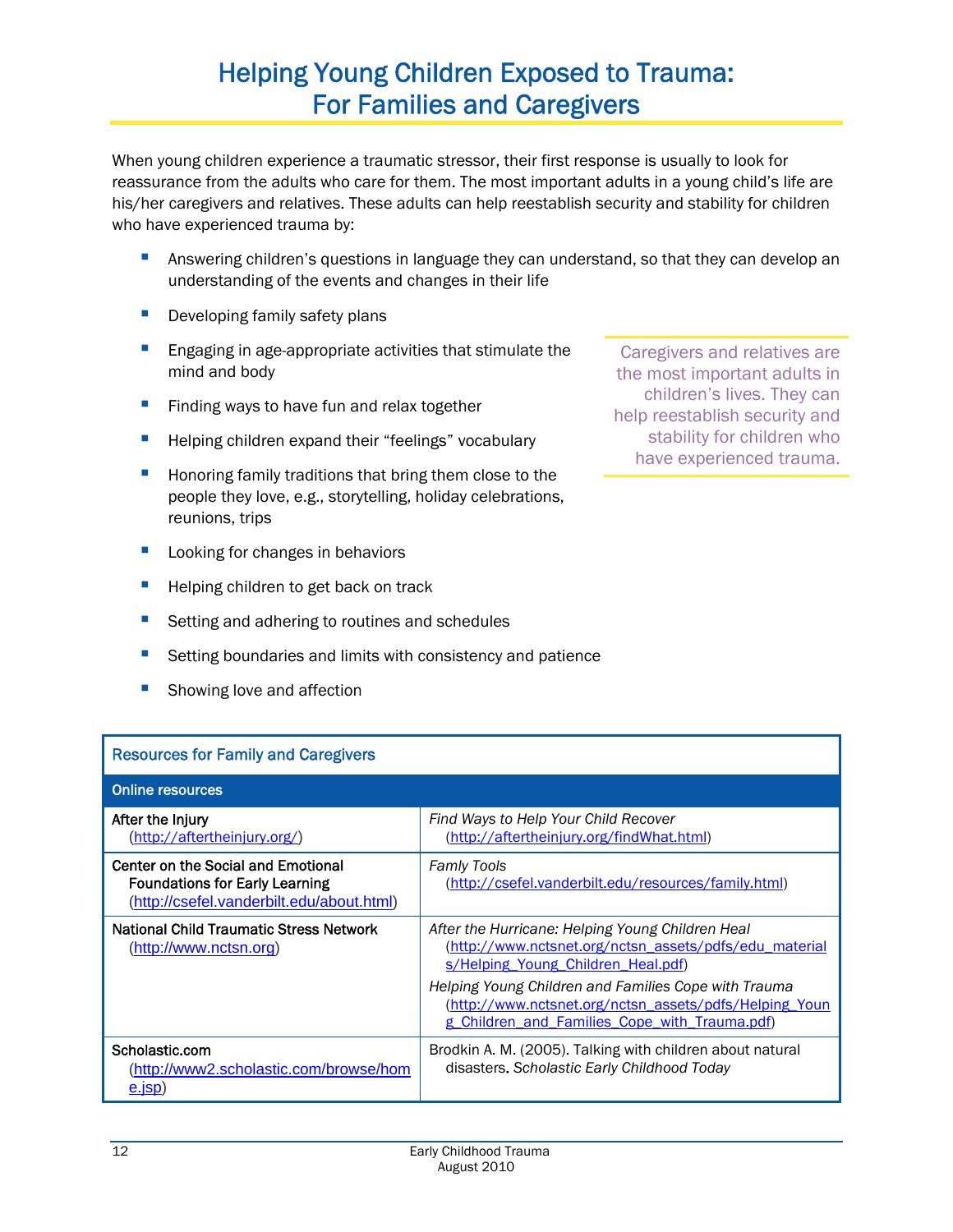### When to Seek Help for Your Child

For many young children who have been affected by a traumatic experience, the most effective help is the reassurance and comfort provided by parents and trusted caregivers. However, if the trauma is severe or chronic, if it affects those close to the child, and/or if the child continues to be upset or have symptoms after a month or so has elapsed, it is advisable to seek help for the child.

Parents/caregivers may wish to consult their pediatrician, their child's teacher, and/or their childcare provider for suggestions of professionals who specialize in early childhood mental health. Because of the young age of the child and the importance of the parents/caregivers in the child's life, treatment for the child should actively include those adults. See the section below for a summary of treatments designed especially for young children.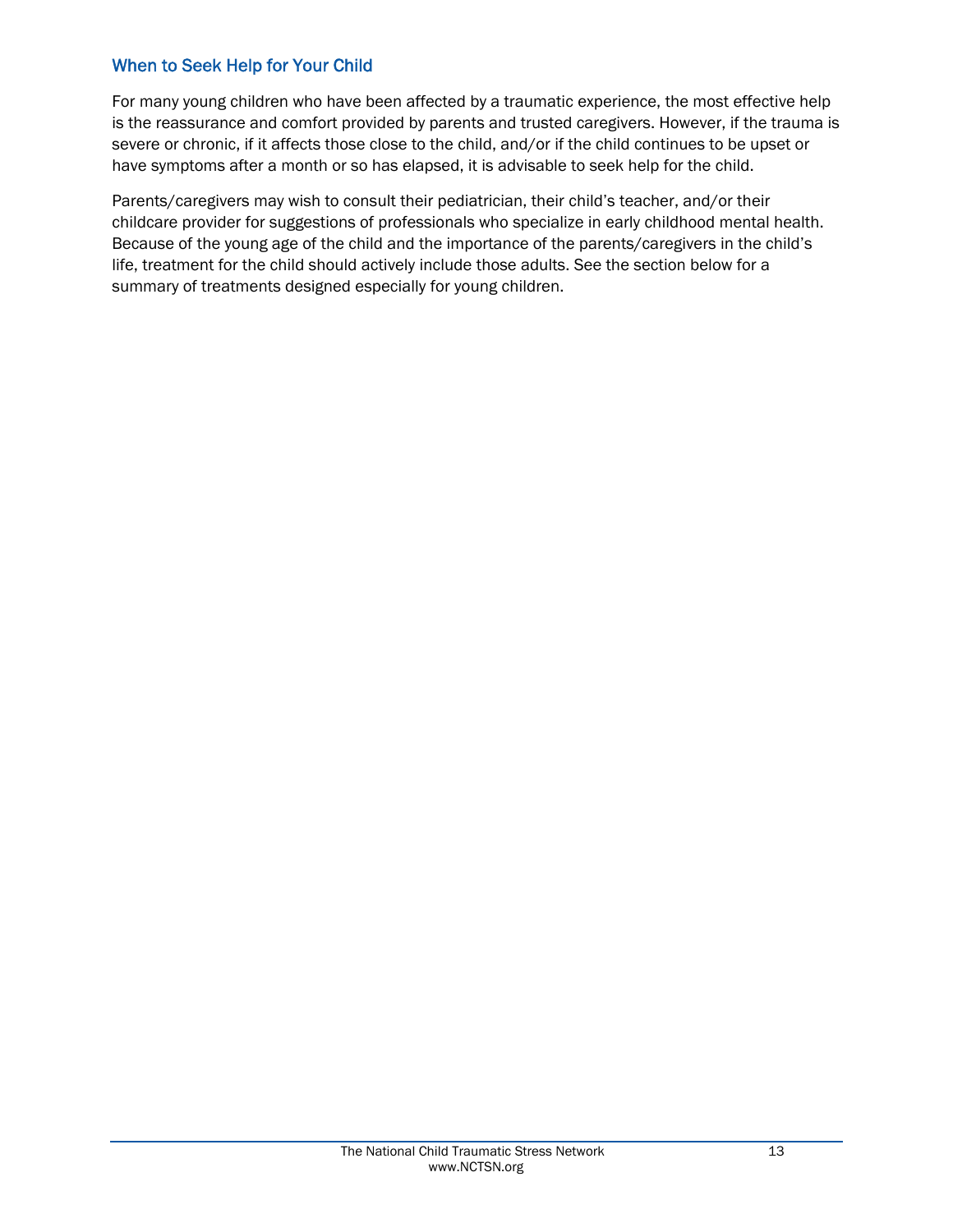As recognition has grown about the prevalence and impact of trauma on young children, more ageappropriate treatment approaches have been developed and tested for this population. These interventions share many of the same core components. For example, they are generally relationship-based, and focus on healing and supporting the child-parent relationship.

NCTSN has developed a series of fact sheets on the clinical treatment and trauma-informed service approaches being implemented by Network centers. The complete fact sheets are available on the NCTSN Web site at [http://www.nctsnet.org/nccts/nav.do?pid=ctr\\_top\\_trmnt\\_prom#q3](http://www.nctsnet.org/nccts/nav.do?pid=ctr_top_trmnt_prom#q3).

The treatment approaches discussed below have all been developed and evaluated for the treatment of young children and have significant empirical support for efficacy.

# Alternatives for Families: A Cognitive Behavioral Therapy (AF-CBT) for Preschoolers

[\(http://nctsn.org/nctsn\\_assets/pdfs/promising\\_practices/afcbt\\_general.pdf](http://nctsn.org/nctsn_assets/pdfs/promising_practices/afcbt_general.pdf))

AF-CBT treatment is designed to help physically abused children and their offending parents by addressing underlying contributors to maltreatment including changing parental hostility, anger, maladaptive coercive family interactions, negative perceptions of children, and harsh parenting.

Abused children are helped to view abuse as wrong and illegal; and are taught emotional comprehension, expression, and regulation as well as social skills. Parents learn proper emotion regulation skills, how to avoid potentially abusive situations, and healthy child management and disciplinary techniques. Dyadic work gives families an opportunity to measure progress, to help identify and clarify family miscommunication, and to establish a family no-violence agreement.<sup>24,25</sup>

# Attachment, Self-Regulation and Competency (ARC)

[\(http://nctsn.org/nctsn\\_assets/pdfs/promising\\_practices/arc\\_general.pdf](http://nctsn.org/nctsn_assets/pdfs/promising_practices/arc_general.pdf))

ARC is a framework for intervention with youth and families who have experienced multiple and/or prolonged traumatic stress. ARC identifies three core domains that impact traumatized youth and that are relevant to future resiliency. ARC provides a theoretical framework, core principles of intervention, and a guiding structure for providers working with these children and their parents/caregivers, while recognizing that a one-size

model does not fit all.

Within the three core domains, ten building blocks of trauma-informed treatment and service are identified. For each principle, the ARC manual provides key concepts and guiding theoretical structure, educational information for providers and parents/caregivers, tools for clinicians, and

### Read More About It

The Trauma Center at Justice Resource Institute provides an excellent overview of ARC on their Web site, at [http://www.traumacenter.org/research/a](http://www.traumacenter.org/research/ascot.php) [scot.php.](http://www.traumacenter.org/research/ascot.php)

developmental issues to consider. ARC is designed for youth from early childhood to adolescence and their parents/caregivers or caregiving systems.

# Child-Parent Psychotherapy (CPP)

[\(http://www.nctsnet.org/nctsn\\_assets/pdfs/promising\\_practices/cpp\\_general.pdf](http://www.nctsnet.org/nctsn_assets/pdfs/promising_practices/cpp_general.pdf))

CPP integrates psychodynamic, attachment, trauma, cognitive-behavioral, and social-learning theories into a dyadic treatment approach designed to restore both the child-parent relationship and the child's mental health and developmental progression that have been damaged by the experience of family violence. Child-parent interactions are the focus of the intervention.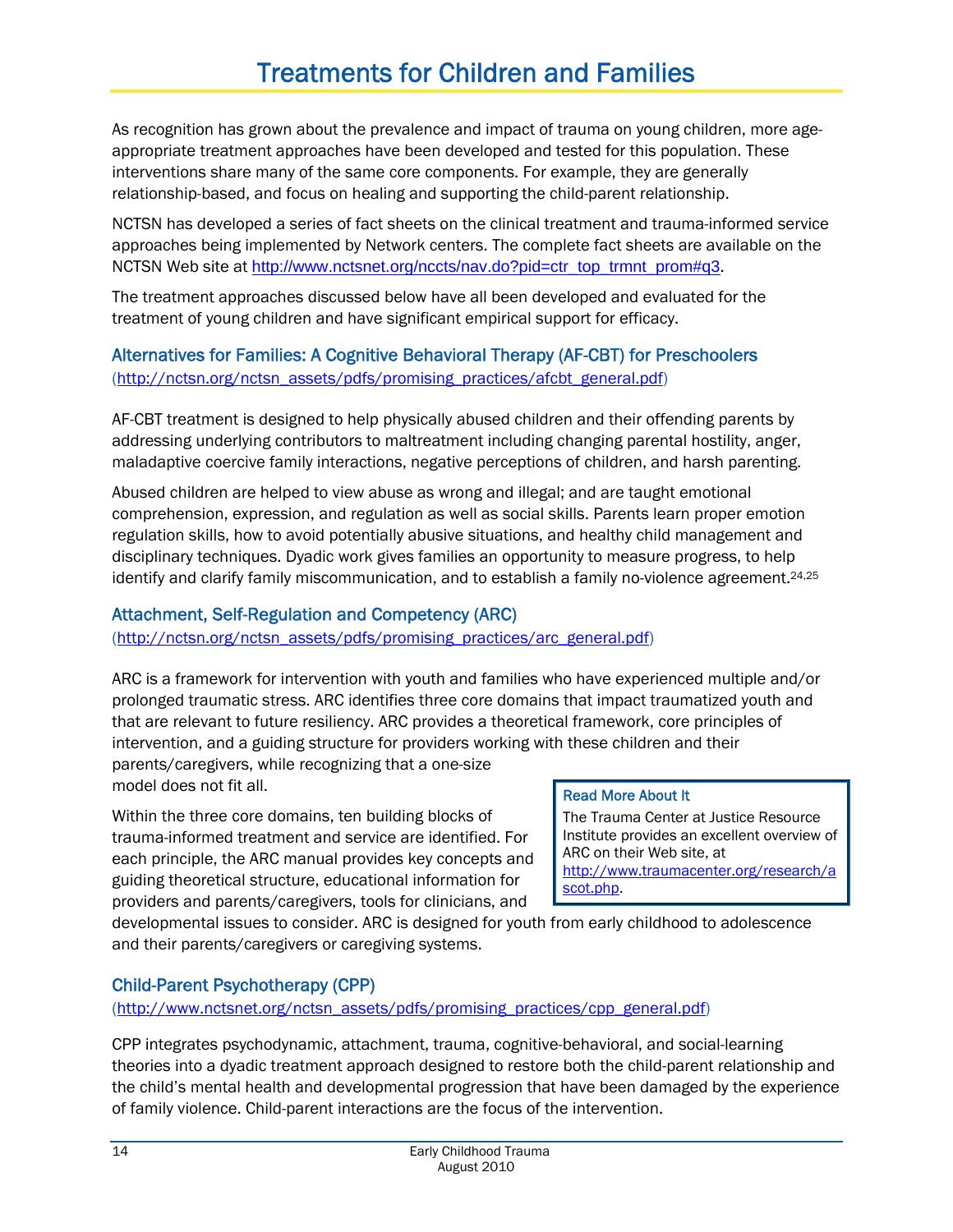The goals of CPP are to address issues of safety, improve affect regulation, improve the child-parent relationship, normalize trauma-related response, allow the parent and child to jointly construct a trauma narrative, and return the child to a normal developmental trajectory. The intervention runs for fifty weeks and can be conducted in the office or in the home.

# Parent-Child Interaction Therapy (PCIT)

[\(http://www.nctsnet.org/nctsn\\_assets/pdfs/promising\\_practices/pcit\\_general.pdf](http://www.nctsnet.org/nctsn_assets/pdfs/promising_practices/pcit_general.pdf))

PCIT is a parent training intervention that teaches parents/caregivers targeted behavior management techniques as they play with their child. PCIT focuses on improving the parent/caregiver-child relationship and on increasing children's positive behaviors. It has been adapted for children who have experienced trauma.

Parents/caregivers are coached live by the therapist while engaging in specific play therapy and discipline skills with their child. PCIT is a short-term, mastery-based treatment that typically runs for sixteen to twenty weeks, based on the needs of the family.

### Preschool PTSD Intervention

The Preschool PTSD Intervention is a protocol-specific cognitive-behavioral treatment that is combined with parent/caregiver involvement in every session. Treatment is for twelve weeks, and it can be focused on PTSD symptoms from any type of trauma. The cognitive-behavioral components include relaxation training, graded systematic exposure, and homework. The protocol also encourages coverage of parental and parent-child relational issues.

The manual for this intervention, the *Preschool PTSD Treatment Manual*, was developed by Michael Scheeringa, MD, Judith Cohen, MD, and Lisa Amaya-Jackson, MD, and is available free by contacting Dr. Scheeringa at [mscheer@tulane.edu](mailto:mscheer@tulane.edu).

### Trauma Focused Cognitive Behavioral Therapy (TF-CBT)

#### (http://www.nctsnet.org/nctsn\_assets/pdfs/promising\_practices/TF-CBT\_fact\_sheet\_3-20-07.pdf)

 Trauma-Focused Cognitive Behavioral Therapy (TF-CBT) uses cognitive-behavioral theory and principles, and was developed by Judith Cohen, MD, Anthony Mannarino, PhD , and Esther Deblinger, PhD. TF-CBT was originally designed for children with posttraumatic symptoms as a result of sexual abuse.

Treatment generally consists of twelve treatment sessions. Maltreated children and their nonabusing family members learn stress-management skills and practice these techniques during graduated exposure to abuse-constructed trauma. Parents/caregivers learn how to address their own emotional reactions. Several joint parent/caregiver-child sessions are included to enhance family communication about sexual abuse and other issues. Children who participate in TF-CBT show significant improvement in their fear reactions, depressive symptoms, inappropriate sexualized behaviors, and self-worth.

#### Read More About It

NCTSN offers guidelines on the use of TF-CBT in the *manual How to Implement Trauma-Focused Cognitive Behavioral Therapy*, available at

[http://www.nctsnet.org/nctsn\\_assets/pdfs/TF-](http://www.nctsnet.org/nctsn_assets/pdfs/TF-CBT_Implementation_Manual.pdf)CBT Implementation Manual.pdf

Web-based training in TF-CBT is available from the National Crime Victims Research and Treatment Center at the Department of Psychiatry and Behavioral Sciences, Medical University of South Carolina, at [http://tfcbt.musc.edu/.](http://tfcbt.musc.edu/)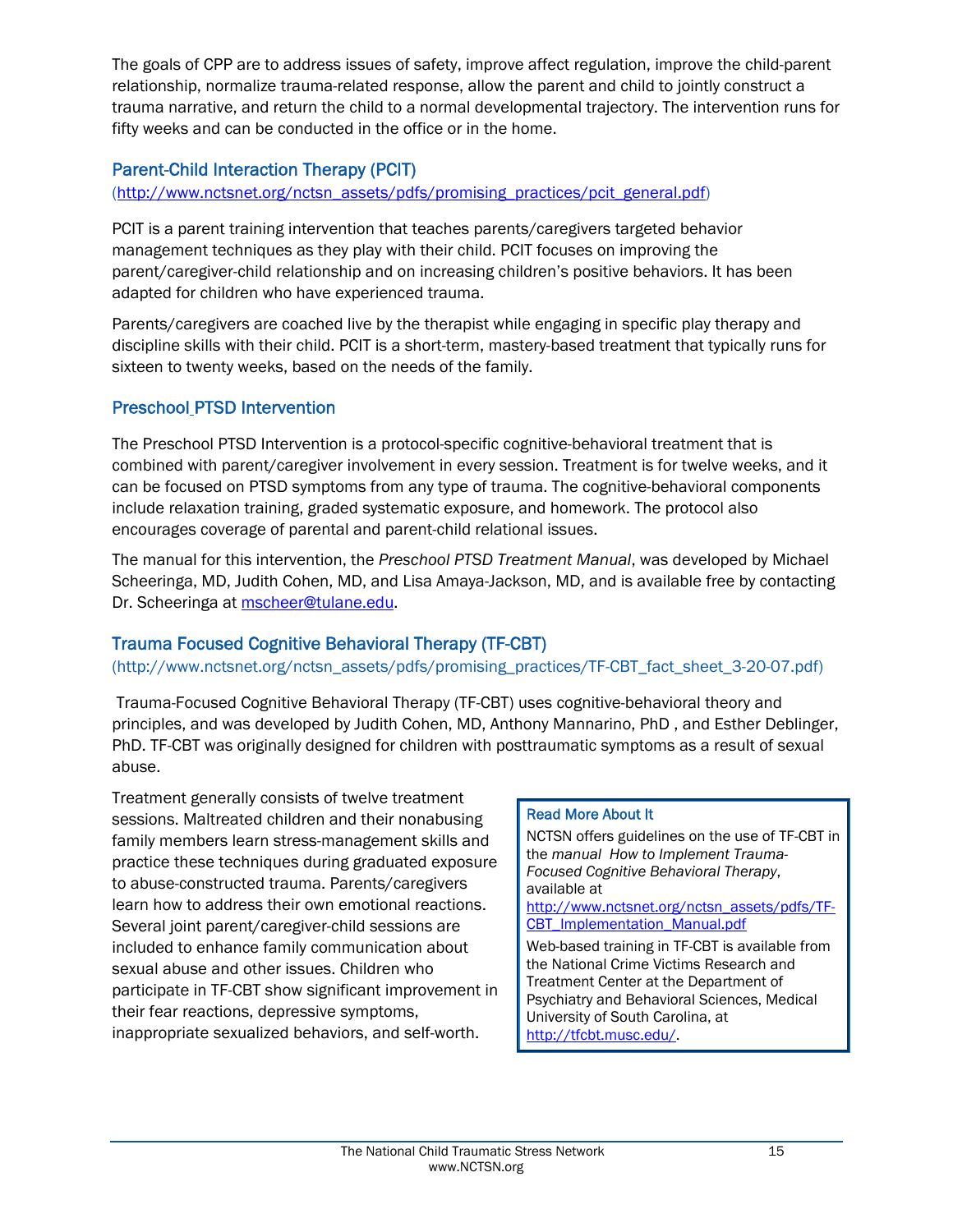# **References**

- 1. Egger, H., & Angold, A. (2004). *Stressful life events and PTSD in preschool children.* Paper presented at the annual meeting of the American Academy of Child & Adolescent Psychiatry, Washington, DC.
- 2. Grossman, D. C. (2000). The history of injury control and the epidemiology of child and adolescent injuries. *The Future of Children, 10*(1), 4-22.
- 3. Beach, P. S., & McCormick, D. P. (1997). Maintaining health in the infant and preschool child. In C. W. Daeschner, & C. J. Richardson (Eds.), *Pediatrics: An approach to independent learning* (pp. 87-103). Baltimore: Johns Hopkins Press.
- 4. U.S. Department of Health and Human Services, Administration on Children, Youth & Families. (2010). *Child maltreatment 2008*. Washington, DC: U.S. Government Printing Office.
- 5. Dicker, S., Gordon, E., & Knitzer, J. (2001). Improving the odds for the healthy development of young children in foster care. New York: Columbia University, National Center for Children in Poverty. Retrieved August 5, 2010, from <http://www.ithaca.edu/mbentley/pdf/dicker.pdf>
- 6. Wulczyn, F., Hislop, K., & Jones, B. H. (2002). The placement of infants in foster care. *Infant Mental Health Journal, 23*(5), 454-475.
- 7. Crusto, C. A., Finley, M., Kaufman, J., Griffin, A., Berson, I., & Garcia-Casellas, M., et al. (2009, March). *Characteristics of children presenting to early childhood mental health systems of care.* Paper presented at the annual research conference of the Research & Training Center (RTC) for Children's Mental Health, Tampa, FL. Retrieved August 5, 2010, from <http://rtckids.fmhi.usf.edu/rtcconference/handouts/pdf/22/Session%2011/Whitson.pdf>
- 8. Shahinfar, A., Fox, N. A., & Leavitt, L. A. (2000). Preschool children's exposure to violence: Relation of behavior problems to parent and child reports. *American Journal of Orthopsychiatry, 70*(1), 115-125.
- 9. Taylor, L., Zuckerman, B., Harik, V., & Groves, B. M. (1994). Witnessing violence by young children and their mothers. *Journal of Developmental and Behavioral Pediatrics, 15*(2), 120-123.
- 10. National Child Traumatic Stress Network Complex Trauma Task Force. (2003). *Complex Trauma in Children and Adolescents White Paper*. Los Angeles, CA & Durham, NC: National Center for Child Traumatic Stress. Retrieved August 5, 2010 from [http://www.nctsnet.org/nctsn\\_assets/pdfs/edu\\_materials/ComplexTrauma\\_All.pdf](http://www.nctsnet.org/nctsn_assets/pdfs/edu_materials/ComplexTrauma_All.pdf)
- 11. National Child Traumatic Stress Network (2009). [*Core Data Set*]. Unpublished data.
- 12. Gurwitch, R. H., Pfefferbaum, B., Montgomery, J. M., Klomp, R. W., & Reissman, D. B. (2007). *Building community resilience for children and families*. Oklahoma City: Terrorism and Disaster Center at the University of Oklahoma Health Sciences Center. Retrieved August 5, 2010 from [http://www.nctsnet.org/nctsn\\_assets/pdfs/edu\\_materials/BuildingCommunity\\_FINAL\\_02-12-](http://www.nctsnet.org/nctsn_assets/pdfs/edu_materials/BuildingCommunity_FINAL_02-12-07.pdf) [07.pdf](http://www.nctsnet.org/nctsn_assets/pdfs/edu_materials/BuildingCommunity_FINAL_02-12-07.pdf)
- 13. Perry, B. D. (2002). Resilience: where does it come from? *Scholastic Early Childhood Today*. Retrieved August 5, 2010 from [http://www2.scholastic.com/browse/article.jsp?id=3746847&FullBreadCrumb=%3Ca+href%3D](http://www2.scholastic.com/browse/article.jsp?id=3746847&FullBreadCrumb=%3Ca+href%3D%22http://www2.scholastic.com/browse/search/%3Fquery%3DResilience%253A%2BWhere%2BDoes%2BIt%2BCome%2BFrom%253F%26Ntt%3DResilience%253a%2BWhere%2BDoes%2BIt%2BCome%2BFrom%253f%26Ntk%3DSCHL30_SI%26Ntx%3Dmode%2Bmatchallpartial%26y%3D0%26N%3D0%26x%3D0%26_N%3Dfff%22+class%3D%22endecaAll%22%3EAll+Results%3C/a%3E) [%22http://www2.scholastic.com/browse/search/%3Fquery%3DResilience%253A%2BWhere%2](http://www2.scholastic.com/browse/article.jsp?id=3746847&FullBreadCrumb=%3Ca+href%3D%22http://www2.scholastic.com/browse/search/%3Fquery%3DResilience%253A%2BWhere%2BDoes%2BIt%2BCome%2BFrom%253F%26Ntt%3DResilience%253a%2BWhere%2BDoes%2BIt%2BCome%2BFrom%253f%26Ntk%3DSCHL30_SI%26Ntx%3Dmode%2Bmatchallpartial%26y%3D0%26N%3D0%26x%3D0%26_N%3Dfff%22+class%3D%22endecaAll%22%3EAll+Results%3C/a%3E) [BDoes%2BIt%2BCome%2BFrom%253F%26Ntt%3DResilience%253a%2BWhere%2BDoes%2BIt](http://www2.scholastic.com/browse/article.jsp?id=3746847&FullBreadCrumb=%3Ca+href%3D%22http://www2.scholastic.com/browse/search/%3Fquery%3DResilience%253A%2BWhere%2BDoes%2BIt%2BCome%2BFrom%253F%26Ntt%3DResilience%253a%2BWhere%2BDoes%2BIt%2BCome%2BFrom%253f%26Ntk%3DSCHL30_SI%26Ntx%3Dmode%2Bmatchallpartial%26y%3D0%26N%3D0%26x%3D0%26_N%3Dfff%22+class%3D%22endecaAll%22%3EAll+Results%3C/a%3E)